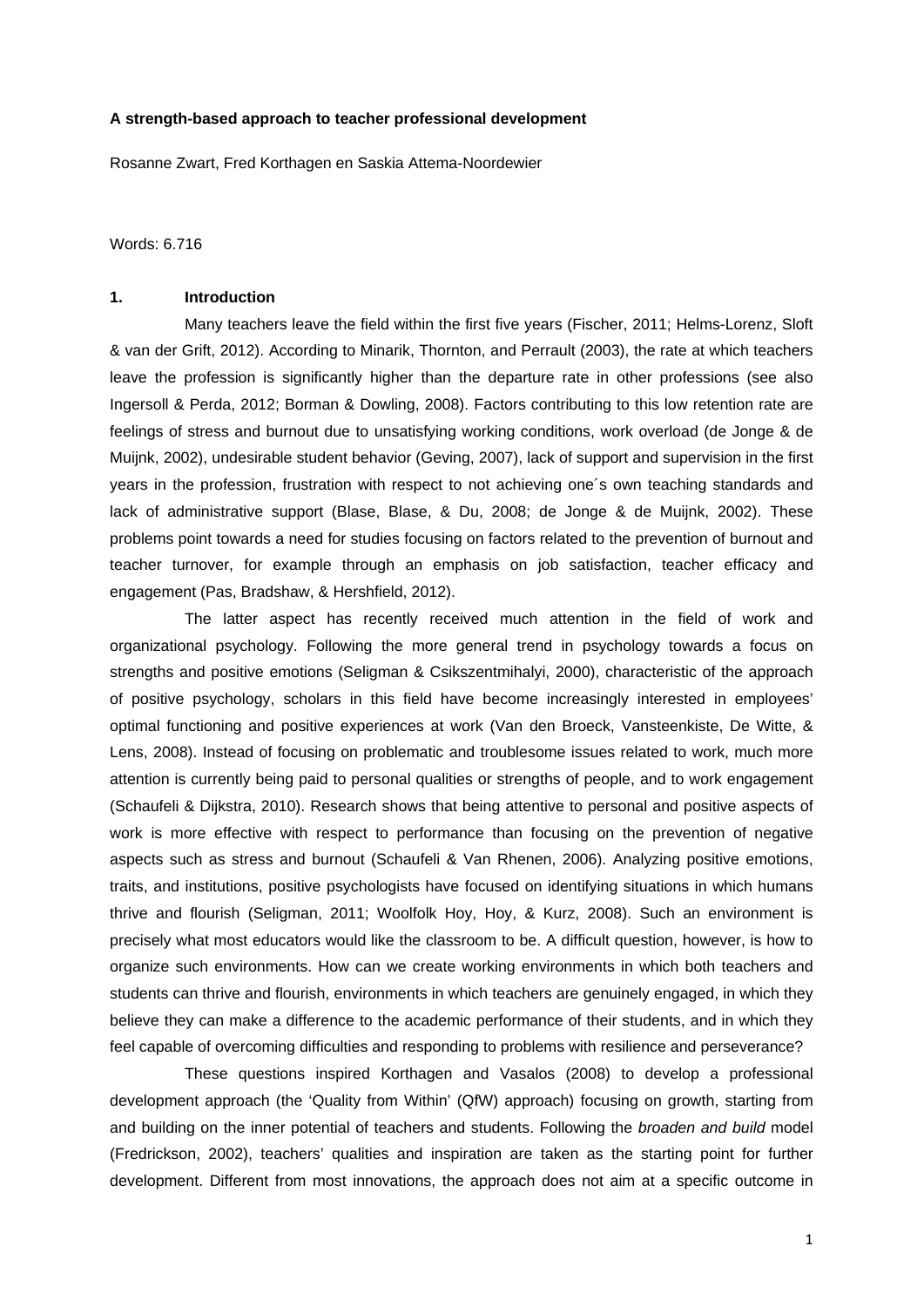terms of how teaching should be. The assumption is that if teachers connect with their inner strengths and inspiration as well as those of their colleagues and students, they may start to find their own approaches to effective education. In addition, it is assumed that connecting to inner strengths increases teachers' sense of self-efficacy, a factor often related to burnout (Fisher, 2011).

 Although the approach has been implemented many times in many different countries (e.g. The Netherlands, Belgium, the US) and is often regarded as very successful (Korthagen, Kim, & Greene, 2013), more evidence-based understanding seems needed of the impact on the professional learning of teachers and schools. The study reported here systematically explores the impact of the 'Quality from Within' approach on the professional development of participating teachers of six primary schools in the Netherlands.

#### **2. Conceptual framework**

The development of the QfW approach could be described as an ongoing process of integrating practice and theory. While working with teachers in schools, it became apparent that something needed to be done in order for teachers to be able to thrive and flourish. It was also clear that the traditional professional development programs did not seem very successful in accomplishing meaningful and sustained teacher professional growth (see also Holmes, 1998; Wei, Darling-Hammond, Andree, Richardson, & Orphanos, 2009). Reasons for this vary from dismissing political and organizational aspects of schools (Fullan, 2001; Van Veen, Zwart & Meirink, 2012), ineffective leadership with top-down approaches and fixed goals creating a feeling of external pressure in the teachers (Korthagen, 2007), a focus on deficiency instead of growth and the neglecting of the teacher as an active and collaborative participant in designing his or her own professional learning (Van Veen, et al, 2012).

 Related to this is the fact that educational experts and teachers do not really take each other seriously, and that teachers reject innovations, regardless of their potential benefits to their teaching practice (Elliot, 1991). As a result, teachers often respond by showing patterns of fight (active resistance), flight (attempts to escape from the pressure), or freeze (becoming tensed up). This can lead to emotional exhaustion (burnout, mental fatigue) and a distancing attitude towards the innovation or one's own work (cynicism) (Maslach, Schaufeli, & Leiter, 2001). In order to avoid this, teacher development programs need to focus more on ways in which teachers can prevent or cope with stress, which implies a focus on the underlying psychological mechanisms supporting teacher motivation for (continued) engagement and growth (Chong & Kong, 2012, p. 264). These psychological mechanisms are at the core of the QfW approach.

 The essence of the approach is to make teachers aware of their core qualities and inspiration, and to support them in enacting these in practice and deal with the obstacles hindering them from doing so. The underlying idea is that professional behavior becomes more effective and fulfilling when it connects to the qualities and deeper values within a person, particularly if they are in harmony with other aspects such as knowledge and beliefs, but also the (work) environment (Korthagen & Vasalos, 2005; Meijer, Korthagen, & Vasalos, 2009). In a multi-layered model (the 'Onion model', Korthagen, 2004), six such aspects (or levels) are distinguished: (1) environment, (2)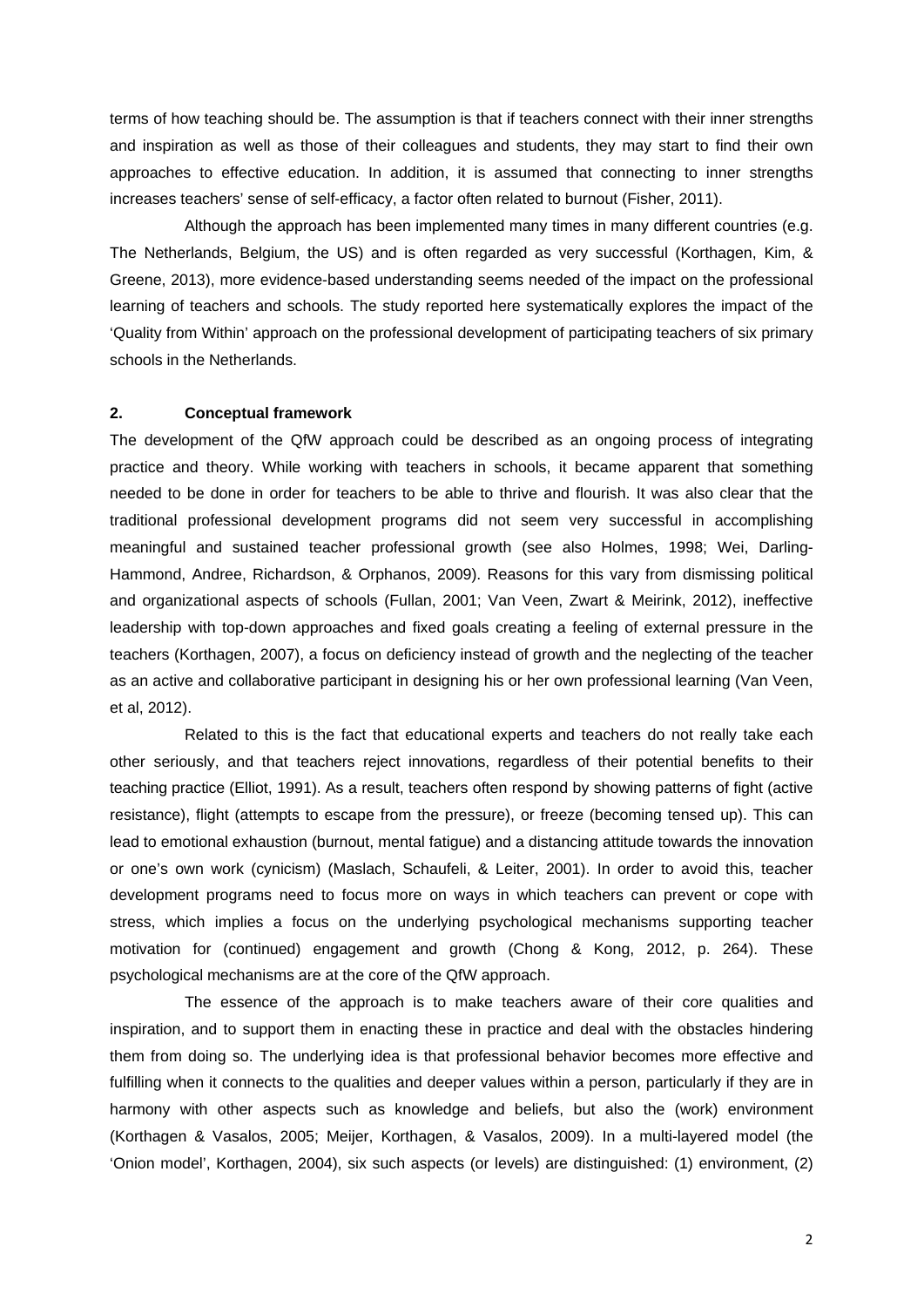behavior, (3) competencies, (4) beliefs, (5) identity, and, (6) personal mission (or, spirituality). This sixth level represents personal ideals. Research has shown that the loss of ideals, in other words a disconnection with this sixth layer in oneself, is characteristic of many cases of burn-out (Edelwich & Brodsky, 1980, p. 14; Freudenberger & Richelson, 1980). In Figure 1, questions are formulated to clarify each layer.



Figure 1: The Onion Model (Korthagen, 2004)

The core qualities refer to character strengths that people possess (such as courage, trust and patience) and that function as a driving force in people's thinking, wanting, feeling and acting. In other words, core qualities are considered a driving force in aligning the inner and outer layers of the model. The example below illustrates how the six levels and their alignment can play a role in teaching.

*Kim is a teacher in the fifth grade (environment). She feels she contributes to the world by bringing out the best in children (mission). Hence, Kim sees herself (identity) as a teacher whose main task is to stimulate children´s learning and their growth. Today, she teaches geography and believes it is important for her students' motivation to start by looking at their own geographical area (belief). Therefore, she uses her skills to guide her students in making a map of the route they take from their homes to school (competencies and behavior). While doing this, she uses her core qualities of inspiration and trust.* 

This example also demonstrates how *alignment* between the levels can be achieved. Korthagen and Vasalos (2005) assume that a harmonious connection between the outer and inner levels of the model (thus between aspects situated within the person and aspects related to the external environment) results in an experience of *flow* (a concept coined by Csikszentmihalyi, 2000). Ryan and Deci (2000, 2002) call this interaction between a person and the environment a *positive organic-dialogical process* resulting in a high degree of fulfillment of the three basic human psychological needs, being the need for autonomy, for competence, and for relatedness. *Autonomy* refers to the need of experiencing the self as the source of one's own behavior and the need of expressing one's authentic self (Ryan & Deci, 2002). The personal will and clear decision-making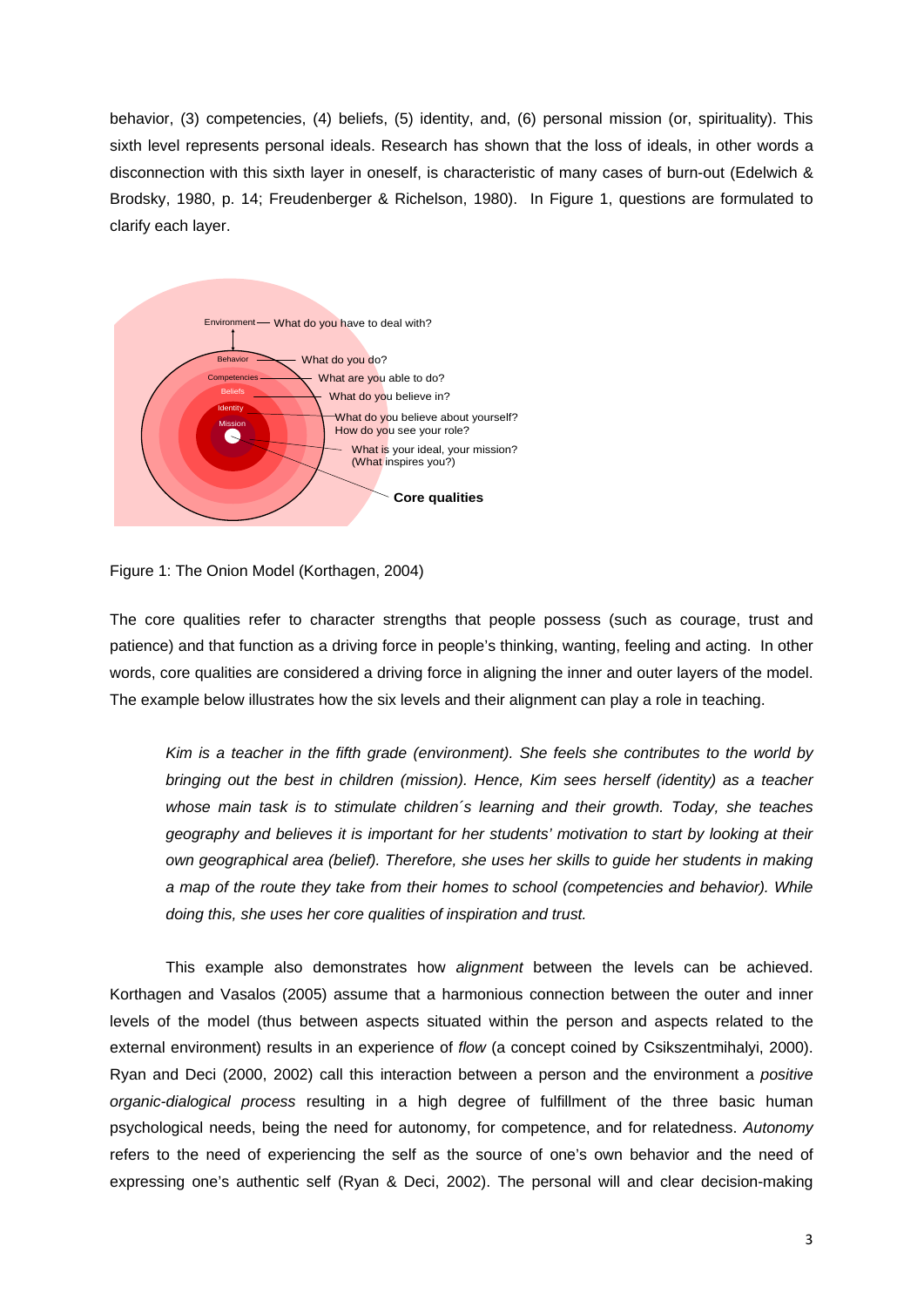based on personal values are central to experiencing autonomy (Hodgins, Koestner, & Duncan, 1996). *Competence* refers to feeling effective in personal, ongoing interactions in the social environment. It implies that humans are born with the need to use their capabilities to influence their surroundings (Ryan & Deci, 2002; Baumeister & Leary, 1995). The need for *relatedness* refers to a longing for positive relations and engagement with others i.e. to care and be cared for by others, by belonging to a group or community (Ryan, 1995; Ryan & Deci, 2002). If a person responds to the demands of a situation in such a way that the three basic needs become fulfilled, this is also personally fulfilling. It means that environment and person become connected in a positive sense. If the outer layers conflict with the inner layers, disharmony (or non-alignment) results. This non-alignment or incongruence is often related to experiences of stress and if this lasts a long time, it may result in burnout (Korthagen, 2004).

Essential in the QfW approach is, therefore, the promotion of reflection in individuals on the relation between the various onion layers, in order to increase their awareness of their flow or non-flow states. This is called *core reflection* (Korthagen, Kim, & Green, 2013). Core reflection is aimed at:

- 1. Promoting awareness of ideals and core qualities related to the situation reflected on, in order to strengthen awareness of identity and mission;
- 2. Identifying internal obstacles to acting out the ideals and core qualities;
- 3. Promoting awareness of the cognitive, emotional and motivational aspects embedded in ideals, core qualities, and obstacles;
- 4. Promoting awareness (cognitively and emotionally) of the friction between 1 and 2, and the self-created nature of internal obstacles;
- 5. Developing trust in the process that comes from within the person;
- 6. Supporting inner potential within the situation under reflection;
- 7. Developing autonomy in using core reflection.

In sum, essentially, core reflection develops an awareness of core qualities and ideals, supports acting on these qualities and ideals, as well as overcoming obstacles.

# **3. The professional development program**

In this study, the implementation of the QfW approach was examined in six primary schools between June 2008 and June 2009. The teachers learned to use a reflection and coaching method starting with acknowledging their own core qualities and inspiration and those of their students, and promoting development from there. Moreover, the teachers reflected on their pedagogical views, based on their experiences with this new method. It was assumed that, by using this method, the teachers would become better facilitators of learning for their students and their colleagues. An intervention was implemented at each school, in which a combination of principles was used (for more details, see Attema-Noordewier, Korthagen, & Zwart, 2011):

# *1. Building on the needs and concerns of the participants*

In three one-day group meetings centered on a pedagogical approach based on the concept of "realistic teacher education" (Korthagen, Kessels, Koster, Lagerwerf, & Wubbels, 2001), concerns, which participants encountered in their work, were taken as the starting point of the learning process and were addressed according to the principles of core reflection.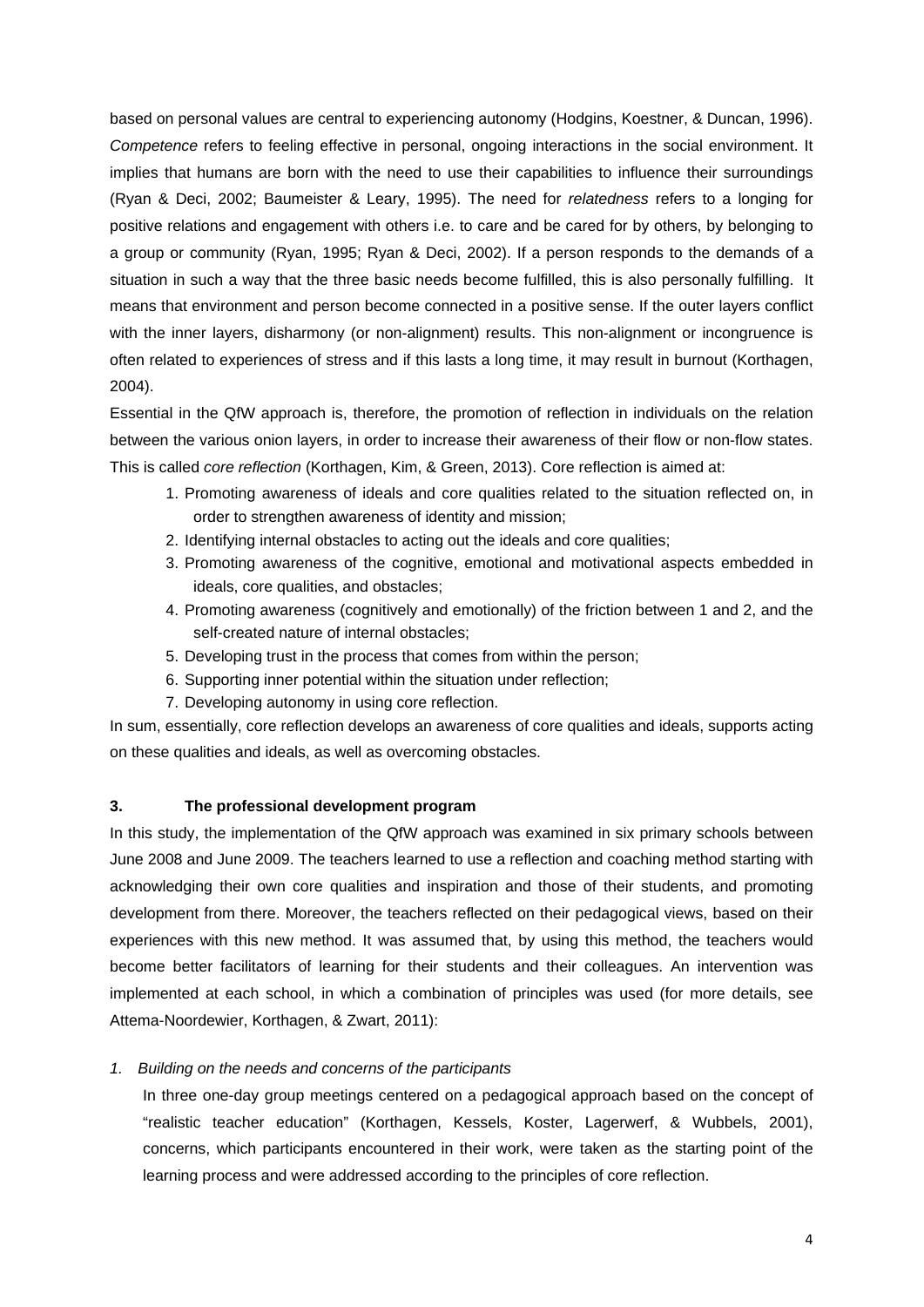## *2. Practicing in authentic situations*

Teachers practiced the methods of core reflection with their students, in their real work situations. This was partly coached by the trainers (through coaching-on-the job in the classroom or by working with students in the group meetings).

# *3. Promoting individual reflection*

Personal reflection by the participants was constantly encouraged, in order to realize deep learning. This reflection was about several topics, for example, recent situations in the teachers' work, their ideals and beliefs, their core qualities, the obstacles they encountered, and so forth.

## *4. Enhancing/Promoting transfer*

Transfer was enhanced/promoted by encouraging participants to continuously apply what they had learned to their teaching practice, both in their work with their students, as well as with each other. Moreover, participants practiced inter-collegial coaching in pairs, kept logbooks for reflecting on their experiences and shared them with the trainers and their colleagues, and they read a few Dutch articles on core reflection. In addition, a developmental group was formed, which monitored, guided, and supported the development within the school. The group consisted of two, up to five, teachers.

## *5. Promoting engagement at the team and school level*

Participants were stimulated to reflect on and discuss the collective educational identity and mission of the school as a team. The development of a common language was essential in this process, a language supporting the team's discussions on the relationship between theory, vision, and practice at the school level, and also deepening individual reflections. Moreover, the participants were stimulated to make public the learning processes that were taking place, for example by organizing an information afternoon for parents, other schools, the educational inspectorate, and so forth. This helped them formulate a sharper definition of the educational identity of the school, and to critically reflect on what had been achieved and what still had to be achieved.

 In sum, what made the difference was not just three days of training, but the whole ongoing process, with meetings of the developmental group, inter-collegial coaching, and so on. Finally, in order to fully realize these characteristics of the approach, it is important to mention that the trainers were experienced teacher trainers who for several years had been specifically trained in guiding the learning process using core reflection and the pedagogy of realistic teacher education.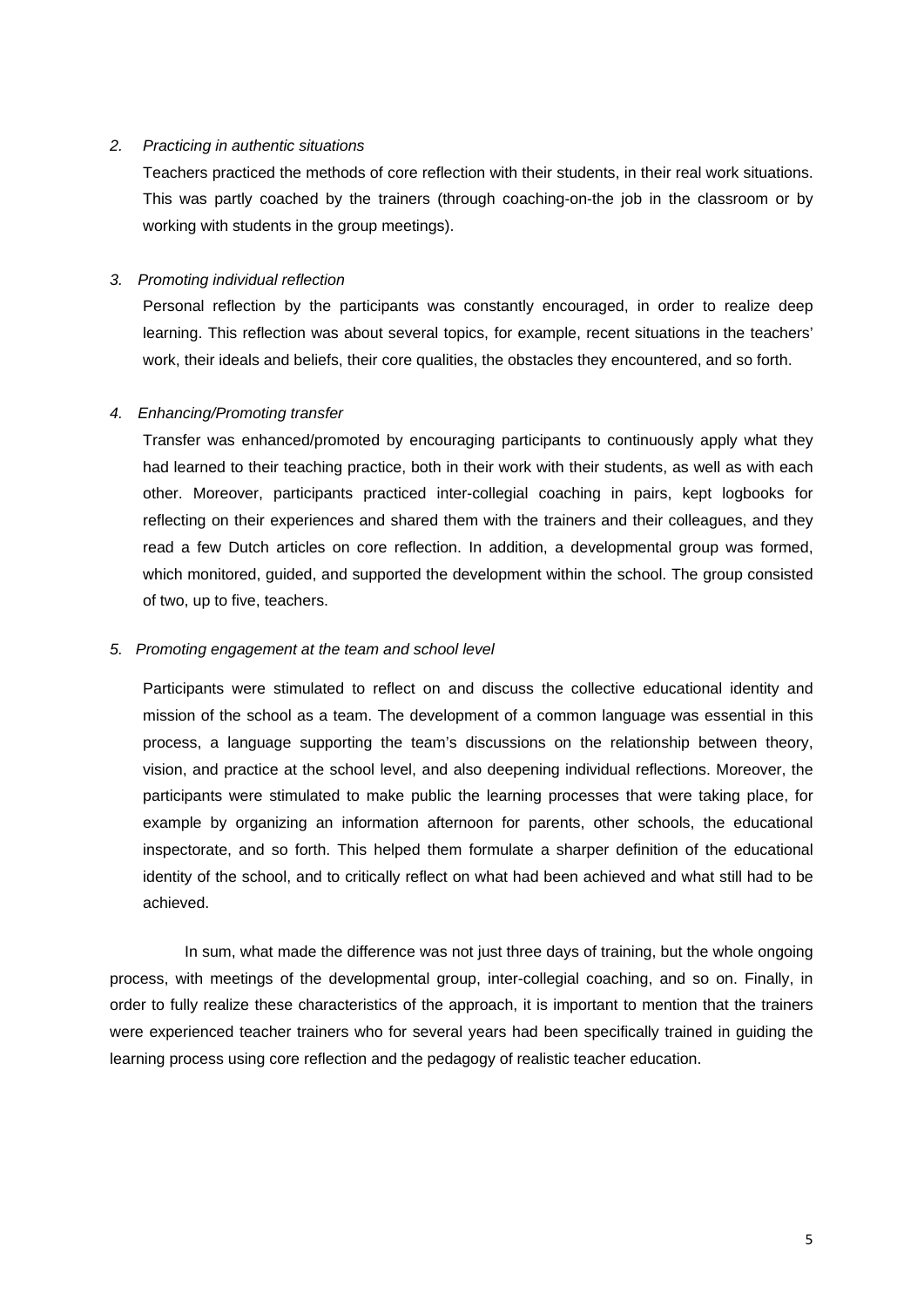## **4. Method**

#### *4.1. Research questions*

Recent empirical studies (Meijer, Korthagen, & Vasalos; 2009; Hoekstra & Korthagen, 2012) suggest that awareness of the role of the different levels of the onion model and especially of the alignment between those levels is important for education. These studies focused on individual teacher learning, which provides a modest 'proof of concept' and a starting point for further exploration of the process of teacher professional growth in the context of the QfW approach, which is the focus of this study. The present study was guided by the following research questions:

- 1. What do the participants perceive as the outcomes of the project (for themselves, their students and the school as a whole), and how do these outcomes – according to the participants - take form in daily practice?
- 2. Does their sense of self-efficacy, autonomy, competence or relatedness increase after having taken part in the QfW project?

Insights from this study may be useful for other schools when designing interventions for professional learning.

## *4.2 Design of the study*

During a period of 17 months, this study monitored six primary schools implementing the QfW approach. A mixed-method design (Johnson & Onwuegbuzie, 2004) approach was adopted, which means that both quantitative and qualitative data were combined to study the outcomes of the program as well as the factors hindering or promoting these outcomes. The method was chosen for reasons of triangulation, complementarity, and development (Johnson & Onwuegbuzie, 2004, p. 22). Quantitative data consisted of a questionnaire on the perception of work, and qualitative data were collected using reflective reports of the participants and semi-structured interviews.

### *4.3. Participants*

Participants in this study were 93 primary school teachers from six schools located in six different, small to middle-sized cities (three in the East and three in the middle of the Netherlands). The schools ranged from small (one school with 5 teachers) to large (30 teachers and two locations). The teachers taught from Kindergarten through Grade 6. Teaching experience ranged from novices to teachers with 25 or more years of experience. Of all participating teachers (93), only 61 filled out the questionnaire twice (pre-test and post-test). Hence, the quantitative part of this study is based on the data of these 61 teachers. With respect to the qualitative data, they were collected from a subsample of 24 teachers from four schools. The selection was based on a representative distribution of teachers over categories ranging from highly to less enthusiastic about the approach.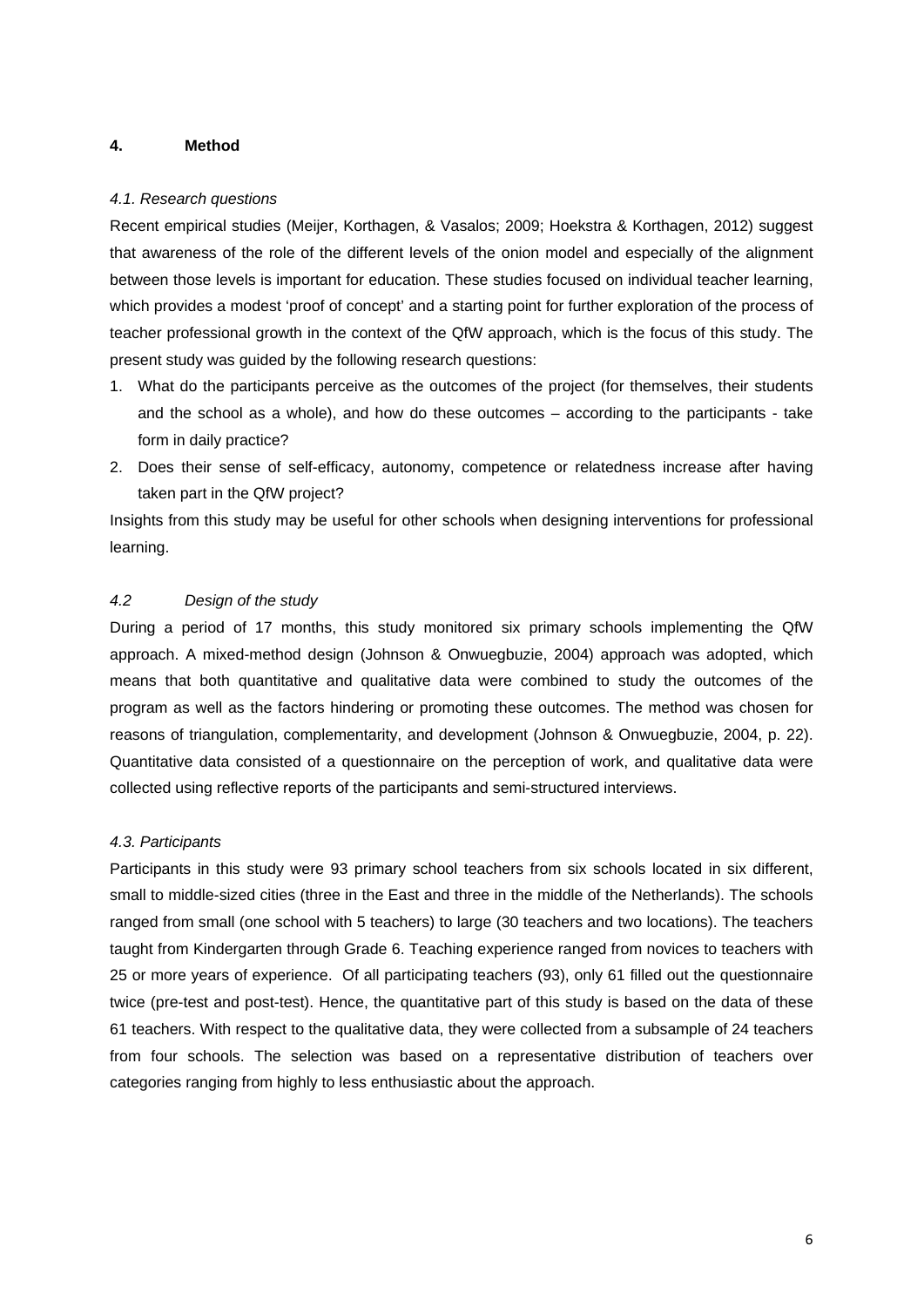### *4.4. Data collection*

Table 1 below provides an overview of the variables, data collection instruments and number of participants.

| Variable                                          | Instrument                    | <b>Measurement moment</b>                                                                                           | n (teachers)   |
|---------------------------------------------------|-------------------------------|---------------------------------------------------------------------------------------------------------------------|----------------|
| Fulfillment of<br>basic<br>psychological<br>needs | Questionnaire                 | Before and directly after the<br>project had ended.                                                                 | 61             |
| Self-efficacy in<br>coaching others               | Questionnaire                 | Before and directly after the<br>project had ended.                                                                 | 61             |
| Perceived<br>learning<br>outcomes                 | Semi-structured<br>interview; | 1) half-way through the<br>project, 2) directly after<br>and 3) six to eight months<br>after the project had ended. | 24<br>20<br>14 |
|                                                   | Reflective report             | Twice during the project<br>(after each workshop-day).                                                              | 14             |

Table 1: Overview of the variables, instruments and measurement moments

## *Fulfillment of basic psychological needs and self-efficacy in coaching others*

In order to assess the teachers' needs fulfillment and their perceived self-efficacy regarding coaching others, a questionnaire was administered before and immediately after the project. The questionnaire consisted of four sub-scales: (1) fulfillment of the basic psychological need for *competence* (example item: The people at work tell me I am good at what I do), (2) fulfillment of the need for *relatedness* (example item: I feel I have a bond with my colleagues), (3) fulfillment of the need for *autonomy*  (example item: I feel I can decide for myself how to do my work), and (4) self-efficacy regarding the principles of coaching central to the QfW approach. The first three scales were derived from a study by Evelein (2005), who presented evidence of the validity and reliability of these scales. The fourth scale measures the teachers' self-efficacy regarding their own coaching competencies illustrating the QfW approach. This scale consisted of 10 items (an example: When I coach other people, I can deal with personal aspects) and All items were answered on a seven-point Likert-scale ranging from (1) *not true at all* to (7) *very true*.

# *Perceived outcomes of the QFW approach*

To get more insight into the perceived outcomes of the QfW approach, data were also collected using reflective reports and semi-structured interviews. The teachers wrote two reflective reports during the time span of the project. The reports focused on perceived learning outcomes and how these would affect the teacher's daily practice. In addition, teachers were asked to write about aspects that supported or hindered their learning. The reports were both written directly after a training day and emailed to their own colleagues and the trainers.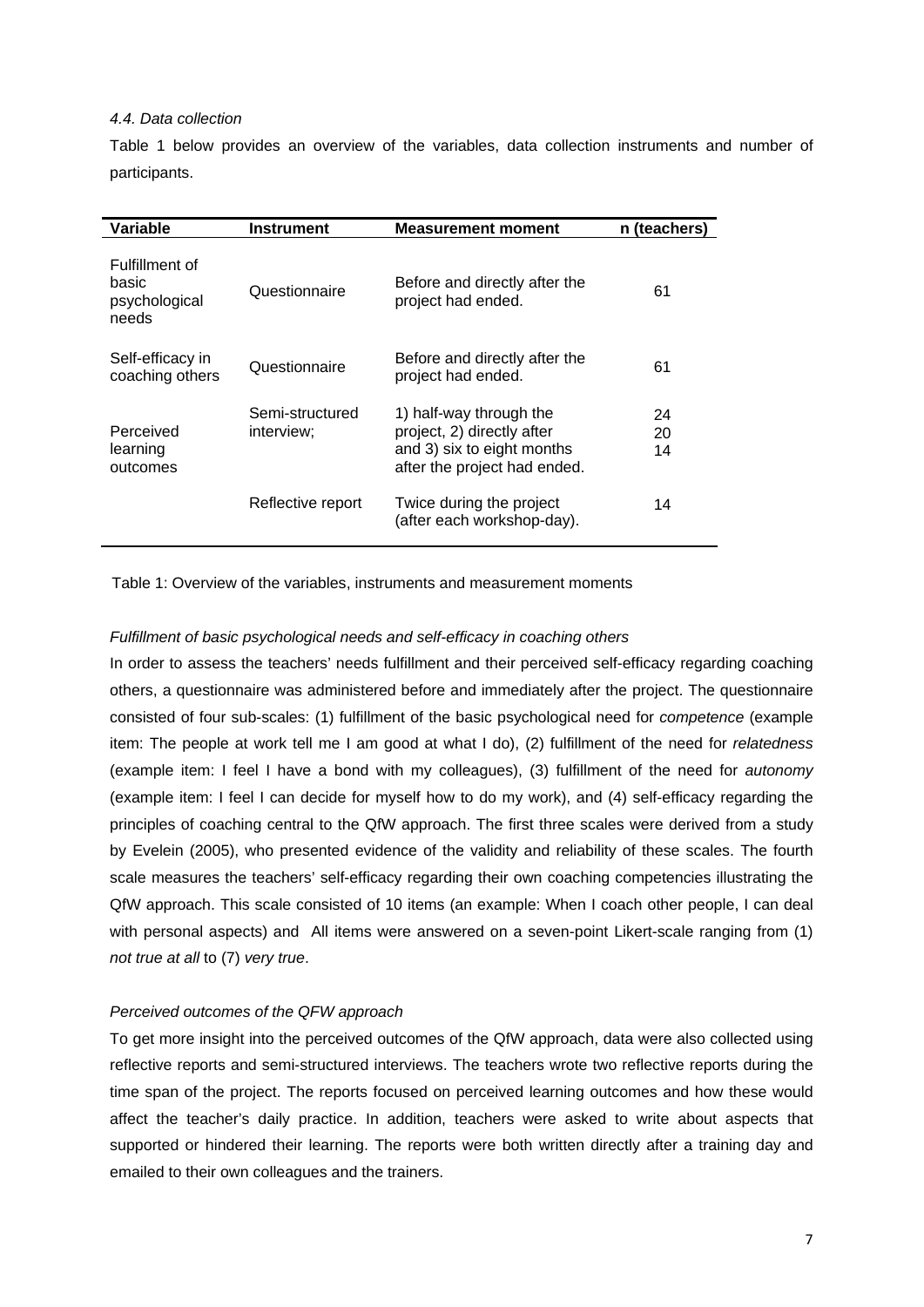As for the interviews, a subsample of teachers was selected based on the content of their reflective reports. An analysis of the reports showed that the teachers in the study represented several categories, namely, teachers who:

- A: were positive about the project and seemed to be learning;
- B: were not enthusiastic about the project and seemed to be learning little;
- C: did not write a reflective report.

Since the interview results should reflect all types of teachers, two teachers from each category were selected randomly. In one school, not one teacher fitted in category C. Hence, in that school, teachers were chosen from categories A and B. This resulted in a selection of 24 teachers (A=12, B=7, C=5). The teachers not interviewed belonged primarily to category A. Unfortunately, however, due to job changes, holidays and sickness, only 14 teachers could be interviewed at all three measurement moments (halfway through the project, directly after the project had ended and six to eight months later) (A=7, B=6, C=1). Therefore, statements with respect to the more longitudinal outcomes of the project are based on data from these fourteen teachers. Data from the other teachers were used to provide additional meaning to the results.

 The interviews focused on perceived (learning) outcomes of the project. The part of the interviews that focused on the outcomes of the QfW approach followed the onion model. The most important questions of the interview were: What personal outcomes resulted from your participation? Do you notice any changes with respect to what you know, what you do, what you desire, feel or want for yourself, for your colleagues or your students? Do you notice any changes in the students? What aspects of the project influenced and determined the outcomes?

To get an insight into what actually happened during the training days and the coaching on the job experiences, the trainers were asked to fill in an *intervention report* in which they were asked to identify: 1) characteristics of the specific intervention in the school; 2) their opinion about the development of the teachers in the school, and (3) their opinion about what was essential in the intervention to make this development possible. These data provided background information for the interpretation of the results.

#### *4.5. Data analysis*

For the quantitative analysis, a pre-/post-test design was selected. Respondents included 61 teachers at six schools (i.e. observations (N=122), nested within teachers (N=61), nested within 6 schools (N=6)). We included teachers of whom we had both a pre-test and a post-test score. To assess whether the participants showed an increase in the fulfillment of the three basic psychological needs, and/or an increase in their perceived capacity to facilitate colleague and student learning, a multifactor analysis of variance was computed (Bickel, 2007). We were interested in a fixed effect (of time), but had to take other effects into account, too (e.g. it was possible that some teachers or schools performed better than others right from the beginning, or that teachers within one school were more alike than teachers in other schools). Therefore, we tested multiple models and the best fit proved to be the model in which the random intercept was chosen at the teacher level. We discovered a school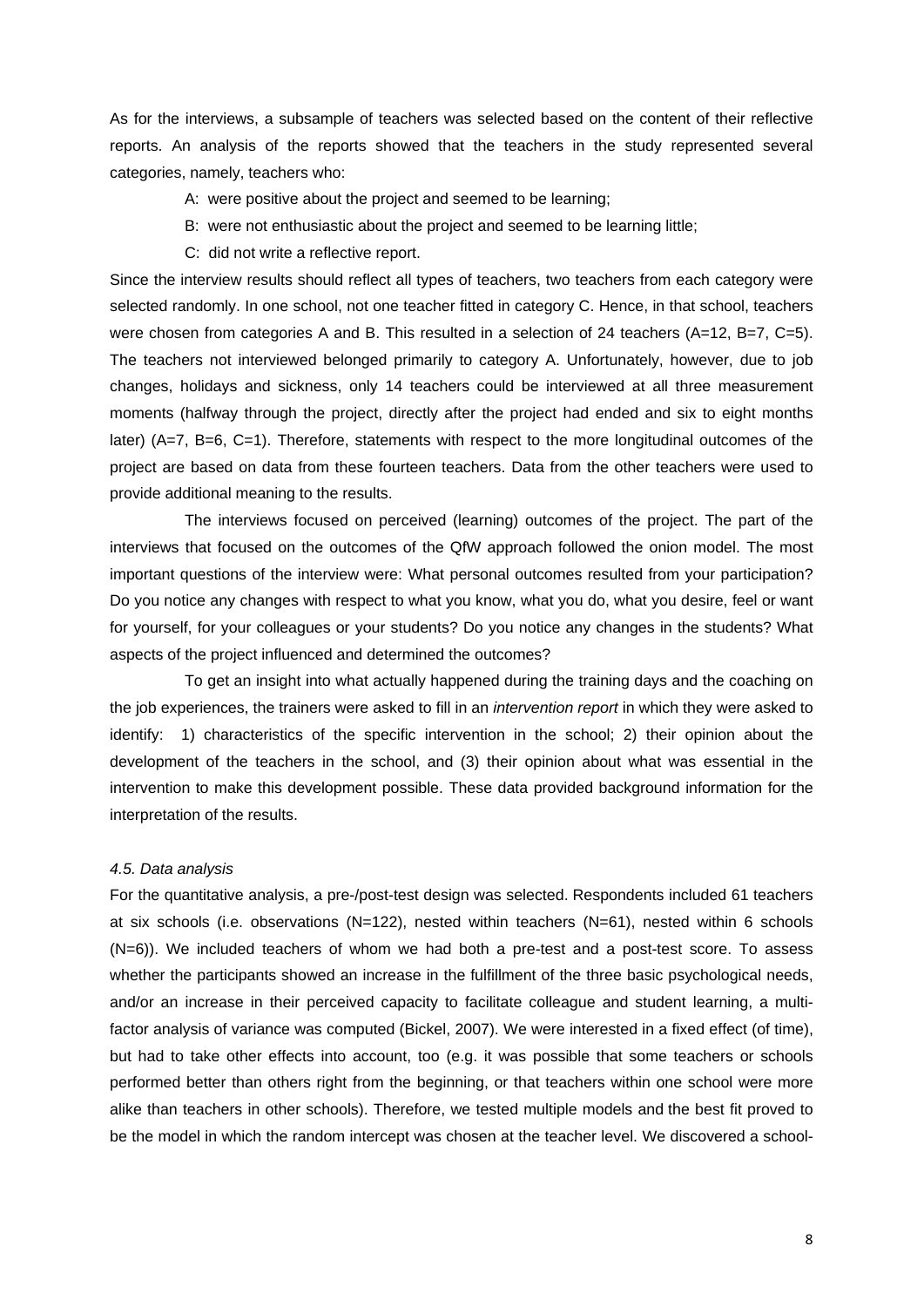effect for the autonomy scale only, although not significant. Therefore, the results can be interpreted as effects of the group of teachers.

The analysis of the interviews followed an inductive approach and was carried out in eight consecutive steps (Cohen, Manion, & Morrison, 2010, p.472). First, pseudonyms were assigned to the teachers and the schools in order to ensure confidentiality. Second, four interviews were transcribed verbatim (two from category A and two from category B) and scanned to generate categories of learning results. Sensitizing concepts were formulated around the six layers of the multi-level learning model (see Figure 1). Third, relationships were sought between these categories, and working summaries were written on the basis of the data. Fourth, more transcripts were added to refine the scoring categories. Fifth, with the aid of the final scoring model, one researcher and two research assistants independently analyzed two additional interviews. The obtained results were then compared and found to differ in only a few cases, which were then discussed until agreement had been reached (Cohen et al, 2010). Sixth, negative and discrepant cases were deliberately sought to modify and provide more meaning to the theory emerging around the outcomes and promoting and hindering aspects of the QfW approach. Seventh, to be able to enumerate and report on the different categories, the six levels of the onion model were then condensed into three layers by combining adjacent levels into one scoring category (i.e., 1. Identity, motives and core qualities; 2. Insights and beliefs, and 3. Behavior and competencies). The categories of learning outcomes of the approach were only reported when mentioned by at least 50% the participants in at least one interview. This was done to increase the representativeness of all participants in the results. Eighth, and finally, to describe whether the teachers reported learning outcomes at one level of the condensed onion-model or more, the reports of learning outcomes were coded with a code 1, 2 or 3. An example, when a teacher reported that she had become more aware of her own motives for teaching in a particular way, but did not mention in what way this increased awareness connected with changed behavior and/or changed beliefs, this reported outcome was coded 1, meaning a learning outcome at one-level only. When, on the other hand, the teacher mentioned a subsequent impact of this learning on changed behavior, this was coded 2, i.e. a learning outcome at two levels.

## **5. Results**

In the sections below, we will first provide an overview of the results from the quantitative analysis of the questionnaire data. Next, the results of the qualitative analysis of the interview transcripts will be presented.

# *5.1 Fulfillment of basic psychological needs and self-efficacy in coaching*

Analysis of the questionnaire data showed an increase for the whole group of teachers of the scores on the scales Autonomy and Self-efficacy in coaching between the pre-test and post-test (p<0.01), a small but statistically significant effect (R2 is .06 and .04 respectively) (see Table 2). What this means is that teachers feel an increase in the experience of ownership of their behavior. They feel that they have more opportunities to make personal choices, but also feel greater endorsement of others for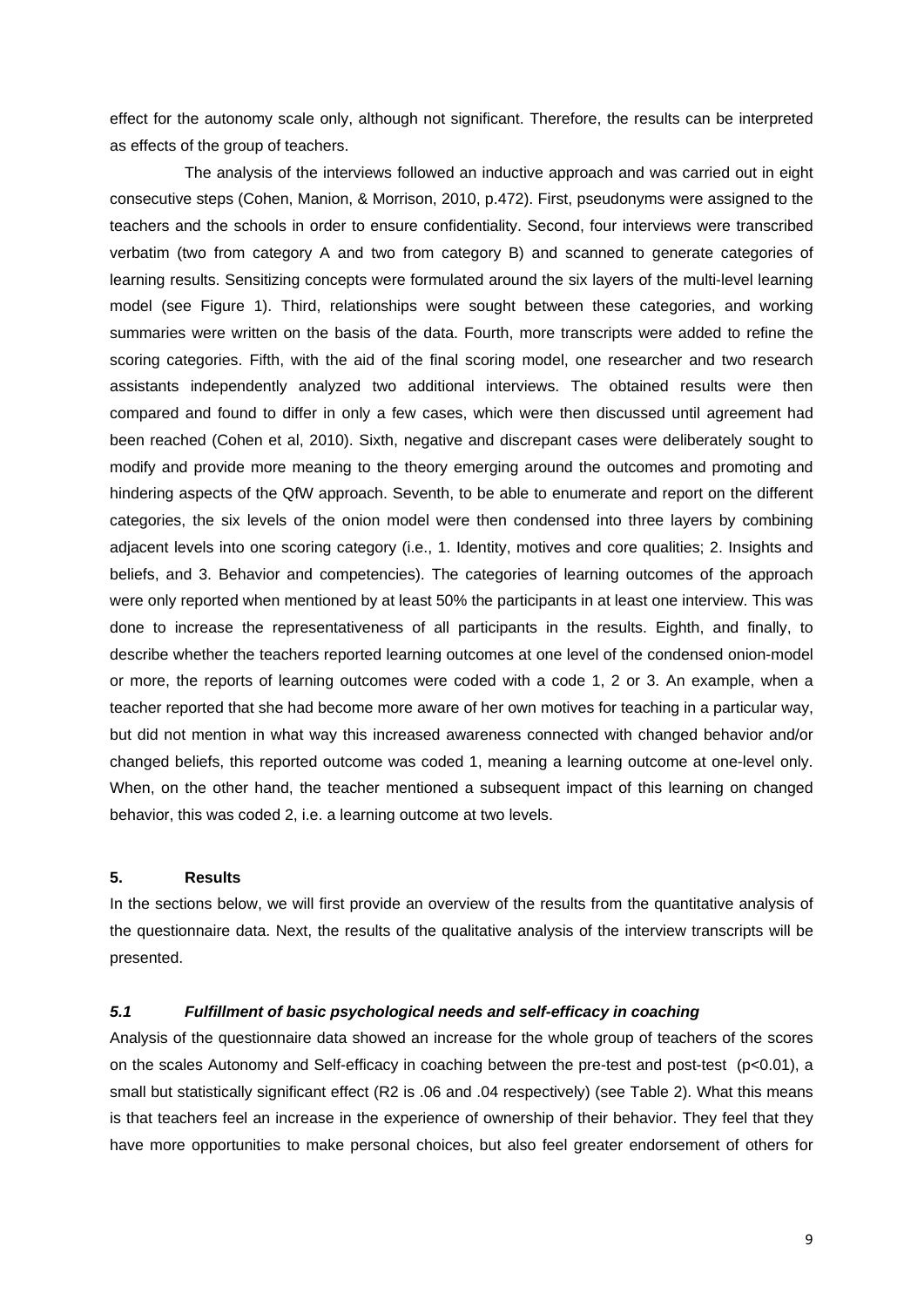those choices. In addition, the teachers perceive themselves as more successfully enacting the principles of the QfW approach when coaching students or colleagues.

|                                | <b>Pre-test</b> |     | <b>Post-test</b> |     | Time |     |          |
|--------------------------------|-----------------|-----|------------------|-----|------|-----|----------|
| <b>Scale</b>                   | Mean            | SD  | Mean             | SD  | b    | se  | D        |
| Autonomy                       | 5.11            | .87 | 5.39             | .71 | .275 | .08 | .001**   |
| Competence                     | 5.64            | .74 | 5.75             | .71 | .116 | .08 | .159     |
| <b>Relatedness</b>             | 5.51            | .71 | 5.63             | .58 | .117 | .07 | .114     |
| Self-efficacy in coaching 4.74 |                 | .89 | 4.96             | .78 | .231 | .08 | $.006**$ |

 $(* p < 0.01)$ 

Table 2: Means on the pre-test and post-test for the four scales of the questionnaire

With respect to the scores on the scales Competence and Relatedness, we note that these scores did not significantly increase at the group level. An explanation might be that these scores were already relatively high to begin with.

# *5.2 Self-reported learning outcomes*

# *Individual learning outcomes*

Table 3 summarizes teachers' perceptions of individual outcomes of the project. Percentages show the total of teachers mentioning these outcomes.

| <b>Perceived outcomes</b>                                                                                                                                                              | <b>Illustrative examples</b>                                                                                                                                                                                                                                                                                                                                                                                              | <b>Interview</b> |           |           |
|----------------------------------------------------------------------------------------------------------------------------------------------------------------------------------------|---------------------------------------------------------------------------------------------------------------------------------------------------------------------------------------------------------------------------------------------------------------------------------------------------------------------------------------------------------------------------------------------------------------------------|------------------|-----------|-----------|
|                                                                                                                                                                                        |                                                                                                                                                                                                                                                                                                                                                                                                                           | 1 (n=24)         | $2(n=20)$ | $3(n=14)$ |
| Increased coaching skills<br>(regarding coaching of students<br>and colleagues): Stronger focus<br>on the emotional and<br>motivational side of learning;<br>more structured coaching. | "I ask the children more<br>about how they feel, and<br>what they think. I have<br>noticed that the children<br>are then able to come<br>up with their own<br>solutions".<br>In conversations with my<br>student teacher, I ask<br>her to describe her<br>experiences and ideas<br>about the situation<br>instead of telling her<br>myself what went right,<br>and what went wrong,<br>and how she should<br>solve this". | 75%              | 85%       | 79%       |
| Feedback on core qualities (to<br>students, colleagues, parents).                                                                                                                      | "I give more and more<br>conscious feedback on<br>core qualities"                                                                                                                                                                                                                                                                                                                                                         | 63%              | 55%       | 71%       |
| Increased awareness of certain<br>coaching skills.                                                                                                                                     | "I became aware of the<br>difference between<br>giving a compliment and                                                                                                                                                                                                                                                                                                                                                   | 58%              | 45%       | 29%       |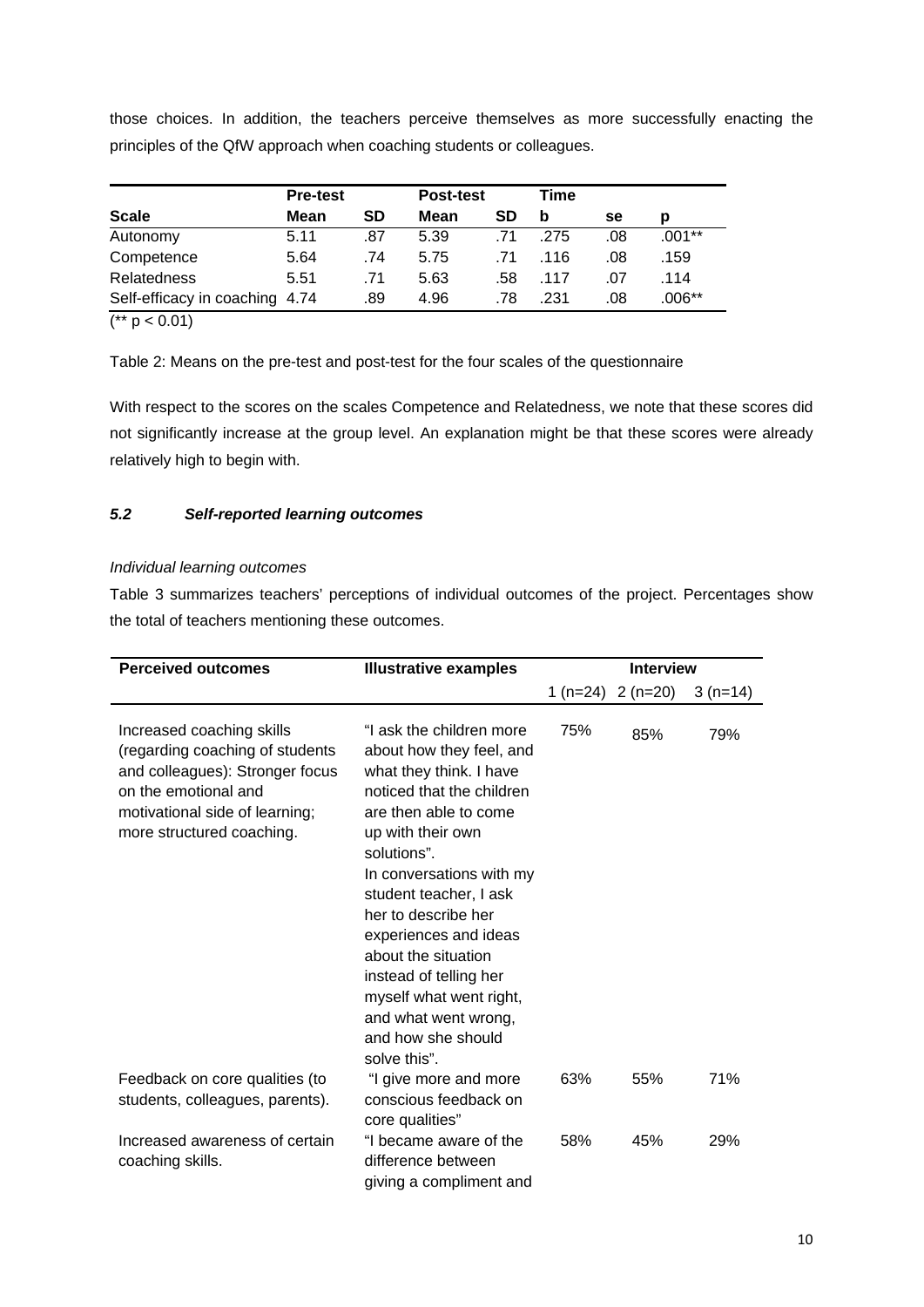|                                                                                                                | giving feedback on core<br>qualities".                                                                                                                                                                                                                                                                       |     |     |     |
|----------------------------------------------------------------------------------------------------------------|--------------------------------------------------------------------------------------------------------------------------------------------------------------------------------------------------------------------------------------------------------------------------------------------------------------|-----|-----|-----|
| New and/or renewed insights<br>into and ideas about learning.                                                  | "One learns from<br>positive feedback".<br>"It is better to focus on<br>strengths than on<br>problems."                                                                                                                                                                                                      | 75% | 80% | 64% |
| Increased awareness of one's<br>own motives.                                                                   | "I want to contribute to<br>the well-being of the<br>children"<br>"I know better now why I<br>do what I do".                                                                                                                                                                                                 | 71% | 30% | 64% |
| Increased awareness of one's<br>own professional identity                                                      | "I feel there is more<br>appreciation for me, that<br>my experience really<br>matters."                                                                                                                                                                                                                      | 54% | 55% | 57% |
| Increased awareness of one's<br>own core qualities like<br>commitment, care, calmness,<br>enthusiasm, honesty. | "I now have tools for<br>looking completely<br>differently at myself and<br>a situation () I now<br>decide consciously to<br>get in touch with quality<br>of care, and to look at<br>the positive side of the<br>situation. In this way I<br>see much more, and I<br>feel a much lighter kind<br>of energy." | 63% | 70% | 50% |

Table 3: Categories, examples and percentages of reported outcomes at the individual level

With regard to the learning outcomes at the individual level, Table 4 shows that a perceived increase in coaching skills is mentioned most in the interviews. The reported outcomes are rather similar for the first and second measurement moments and still ring true seven to eight months after the end of the project. An exception is the category *'increased awareness of one's own motives'*, which is reported considerably less in the second interview (directly after the project ended). Furthermore, one outcome that is remarkably less mentioned three months after the project had ended is *'increased awareness of certain coaching skills'*. One explanation could be that when teachers have been participating in the project longer, they are not only aware of these coaching skills, but are also feeling more competent regarding these skills, and mention just this latter fact. For example, half-way through the project, teachers reported things like, '*I know now that I can give feedback on core qualities, but I find it hard to practice it in the classroom'*. At the second and third interview, they reported that they were actually doing this more frequently in the classroom and therefore it might be that there was no need to report their awareness of it.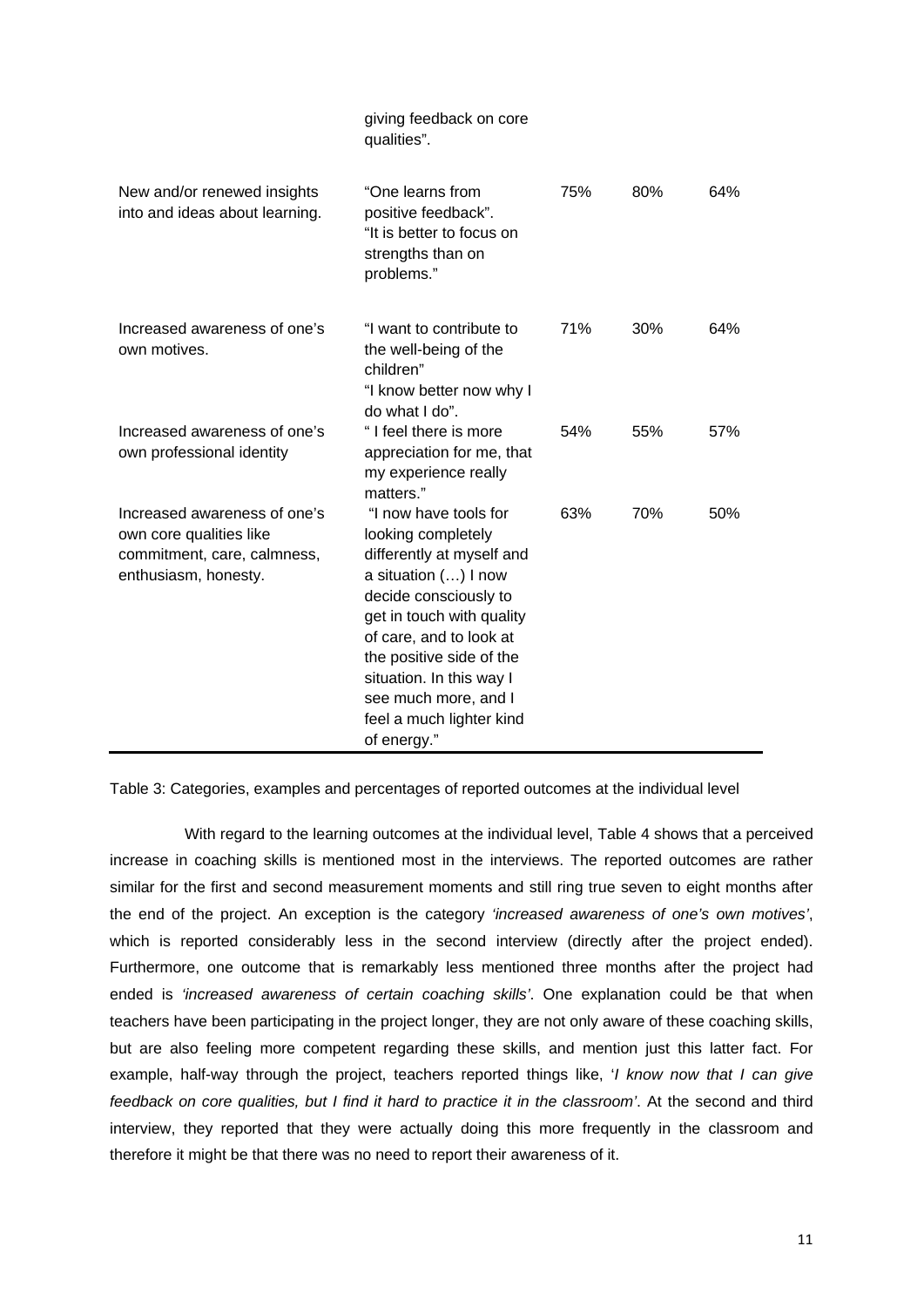## *Aligned individual learning outcomes*

With respect to the alignment demonstrated in the teacher reports of their learning outcomes, Table 4 shows that most teachers reported learning at all three levels of the condensed 'onion-model'.

| Alignment of the                | <b>Interview</b> |           |           |  |  |
|---------------------------------|------------------|-----------|-----------|--|--|
| reported outcomes at: $1(n=24)$ |                  | $2(n=20)$ | $3(n=14)$ |  |  |
| Three levels                    | 75%              | 70%       | 58%       |  |  |
| Two levels                      | 12,5%            | 25%       | 36%       |  |  |
| One level                       | 12,5%            | .5%       | 7%        |  |  |

Table 4: Number of levels aligned in the reported learning outcomes

 When analyzing the data more closely however, striking differences were found between enthusiastic teachers and those who were less enthusiastic (categories A and C, respectively). These differences seem to be related to their attitude towards learning in general. When they had an open, learning-oriented attitude, they were more enthusiastic about the project and seemed to learn more from it. Those who had a less open attitude seemed to 'close up' already at the beginning, although the positive experiences of colleagues and their enthusiasm almost always started to influence these less enthusiastic teachers after a while. Sometimes, however, this made them more positive on the one hand, but on the other hand still not very open towards the possibility that they themselves could learn something. An example was a teacher who was convinced that, through her many years of experience in communicating with people in a previous job, the content of the project had little to offer her.

### *Learning outcomes regarding others*

Table 5 shows the most important perceived outcomes of the project regarding the students, the team and the school principals, mentioned by more than half of the teachers in at least one interview.

| Learning outcomes regarding                                                                                                                                                                                                                                                         | <b>Illustrative examples</b>                                                                                                                                                                                                                                                                                                                  | <b>Interview</b> |           |           |
|-------------------------------------------------------------------------------------------------------------------------------------------------------------------------------------------------------------------------------------------------------------------------------------|-----------------------------------------------------------------------------------------------------------------------------------------------------------------------------------------------------------------------------------------------------------------------------------------------------------------------------------------------|------------------|-----------|-----------|
| others                                                                                                                                                                                                                                                                              |                                                                                                                                                                                                                                                                                                                                               | 1 (n=24)         | $2(n=20)$ | $3(n=14)$ |
| Increased work and<br>communication skills and attitude<br>of the students: better attitude to<br>working and learning; better group<br>work; more independent problem-<br>solving; more understanding of<br>each other's feelings; giving more<br>positive feedback to each other. | "At days that I use it<br>[core reflection] I notice<br>that the children are<br>working quite well and<br>that their attitude is<br>much better, and their<br>concentration as well."<br>"I believe that this<br>positive approach will<br>lead to better learning<br>outcomes, because if<br>they get this trust they<br>will also use it." | 67%              | 60%       | 71%       |
| Teachers experience more                                                                                                                                                                                                                                                            | The barrier to be open                                                                                                                                                                                                                                                                                                                        | 75%              | 65%       | 64%       |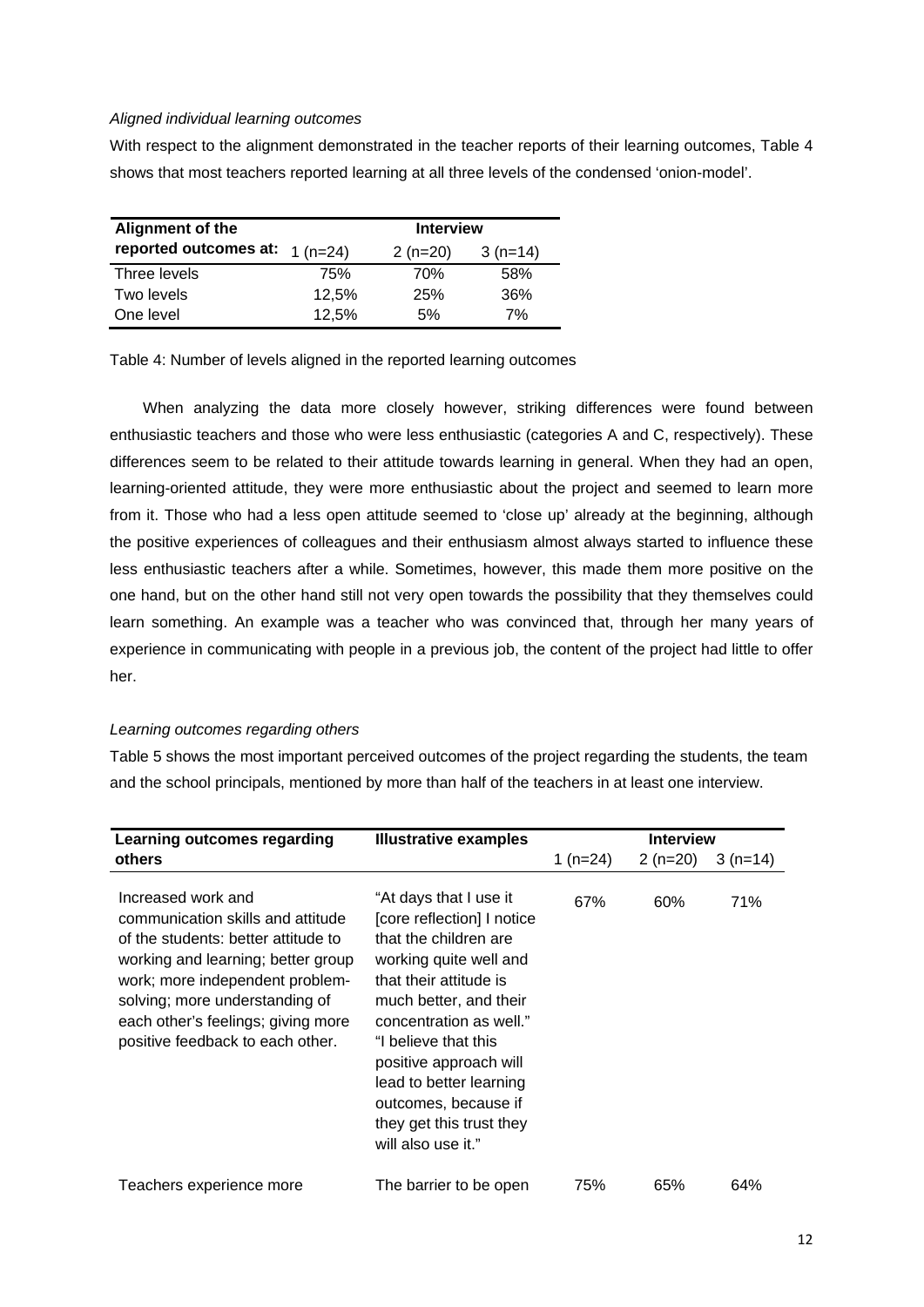| openness, safety and a deeper<br>engagement in school.            | to each other has really<br>lowered." "We have<br>grown closer together."                                                                                                                                                                                                   |     |     |     |
|-------------------------------------------------------------------|-----------------------------------------------------------------------------------------------------------------------------------------------------------------------------------------------------------------------------------------------------------------------------|-----|-----|-----|
| Better management and coaching<br>skills of the school principal. | "When I had a problem<br>and talked to the<br>principal about it, she<br>immediately worked it<br>out with me through<br>core reflection. ()<br>After five minutes I was<br>ready and knew how to<br>solve it. That was nice."<br>"The principal is much<br>more decisive." | 50% | 45% | 57% |

Table 5: Categories, examples and percentages of reported outcomes regarding others

Table 5 demonstrates that similar to the individual outcomes, reported outcomes with respect to 'others' vary little between the three measurements.

#### **6. Conclusion and discussion**

The focus of this study was to get more insight into the processes of teacher professional growth in the context the QfW approach. The essence of the approach is, firstly, the acknowledgment of the interrelatedness of cognitive, behavioral, emotional and motivational aspects, and secondly, the assumption that professional behavior becomes more effective and fulfilling (with respect to the three basic human psychological needs; Deci & Ryan, 2002) when it connects to the deeper values within a person, particularly if they are in harmony with other aspects within the person, such as beliefs and competencies, and with the (work) environment.

Although the number of participants was limited, we believe that our study shows significant outcomes of the QfW approach. Firstly, with respect to the learning outcomes, findings indicate a statistically significant increase in feelings of autonomy and self-efficacy in coaching others. Also, increased coaching skills, (re)new(ed) insights into and ideas about learning and increased awareness of one's core qualities were reported. In addition, most learning outcomes showed alignment of two or three levels of the condensed 'onion-model', which means that teachers reported related changes to occur in more than one domain of what Clarke and Hollingsworth (2002) call 'the teacher´s world'. The promotion of such multi-layered changes in individuals is one of the key features of the QfW approach.

 Regarding the increased sense of autonomy, it is interesting that the competence scale and the relatedness scale did not show significant effects. An explanation for this could be that the scores on these scales were already high to begin with. Another explanation can be found in the fact that the questionnaire measures a general feeling of competence and not a specific coaching competence or other competence directly related to the project. This more specific coaching competence is measured by the self-efficacy in coaching scale, which did show an increase. A similar explanation could be applied to the fulfillment of the need for relatedness. Future research should delve more deeply into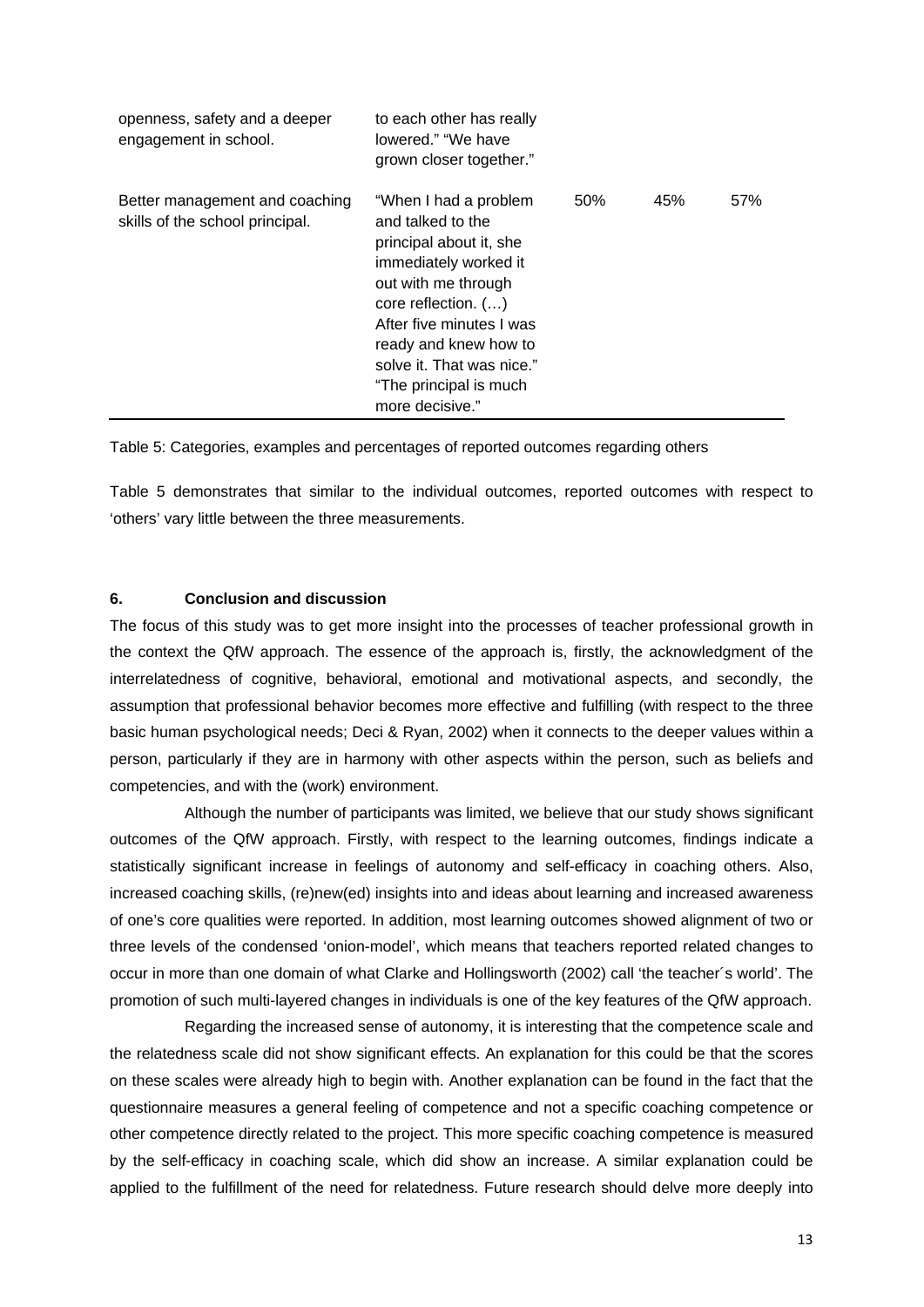processes and outcomes related to competence and relatedness, as basic need satisfaction has been found to relate positively to vigor and dedication, whereas it has related negatively to emotional exhaustion (Vansteenkiste, Neyrinck, Niemiec, Soenens, De Witte, & Van den Broeck, 2007). Hence, these psychological needs may play an important role in teacher turnover and burnout.

 As for the increased self-efficacy in coaching, this means that teachers perceive themselves as more successfully enacting the principles of core reflection when coaching students or colleagues. The qualitative analyses of the interviews show a similar result, especially when it comes to experiencing the effectiveness of paying attention to the role of emotions in learning. In almost all examples shown in Table 3, the teachers express this focus on positive emotions, strengths, positive experiences or feelings in general as being important aspects of their learning. "I feel that there is more appreciation for me, that my experience really matters" and "It is better to focus on strengths than on problems" are just two of these examples. Although a few teachers found this focus on strengths and feelings awkward, and even the idea of giving attention to feelings and emotions sometimes created resistance in some teachers, the results of this study align with research within other contexts showing the surplus value of being attentive to personal and positive aspects of work (Schaufeli & Van Rhenen, 2006). As Cowie (2011, p. 236) puts it: "The evidence from the education field is that how teachers deal with emotions can have a great impact on their personal growth, and the kind of emotional support that they receive from their colleagues and institution can be a major factor in their personal development as a teacher". Similar results are found in recent research on work engagement. Factors explaining best why some people experience high levels of vigor, dedication and absorption (i.e. the characteristics of work engagement, see Salanova, Liorens, & Schaufeli, 2011) and others do not, are shown to be related to daily events such as supportive interaction with colleagues, the daily experience of autonomy and positive feedback (Reis, Sheldon, Gable, Roscoe & Ryan, 2000). These are precisely the aspects that the QfW project focuses on.

 Lastly, in the interviews factors were mentioned that either promoted or hindered teacher learning within the context of the project. Important aspects that were found to promote teacher learning were that the project should be in line with the school development and culture, and that attention should be paid to the project during the school weeks. The most often mentioned aspects hindering the outcomes were lack of time and being busy, which is a structurally recurring limiting aspect in almost all professional development endeavors. One explanation for this might be that schools are first and foremost organized for student instead of teacher learning. Within the daily dynamic of teaching students, time and space for reflection is difficult to find. Optimally attending to teacher learning in schools "requires schools to take structural and cultural possibilities and constraints for teacher learning in the entire organization into consideration" (Van Veen, et al, 2012, p. 23). This seems highly important considering the fact that most factors related to teacher retention have to do with school organizational conditions such as unsatisfying working conditions, work overload, lack of support and supervision in the first years and lack of administrative support (Blase, Blase, & Du, 2008; de Jonge & de Muijnk, 2002).

 Finally, did the QfW project contribute to teacher retention? We do not have specific quantitative data providing evidence that this is indeed the case, but both the above mentioned data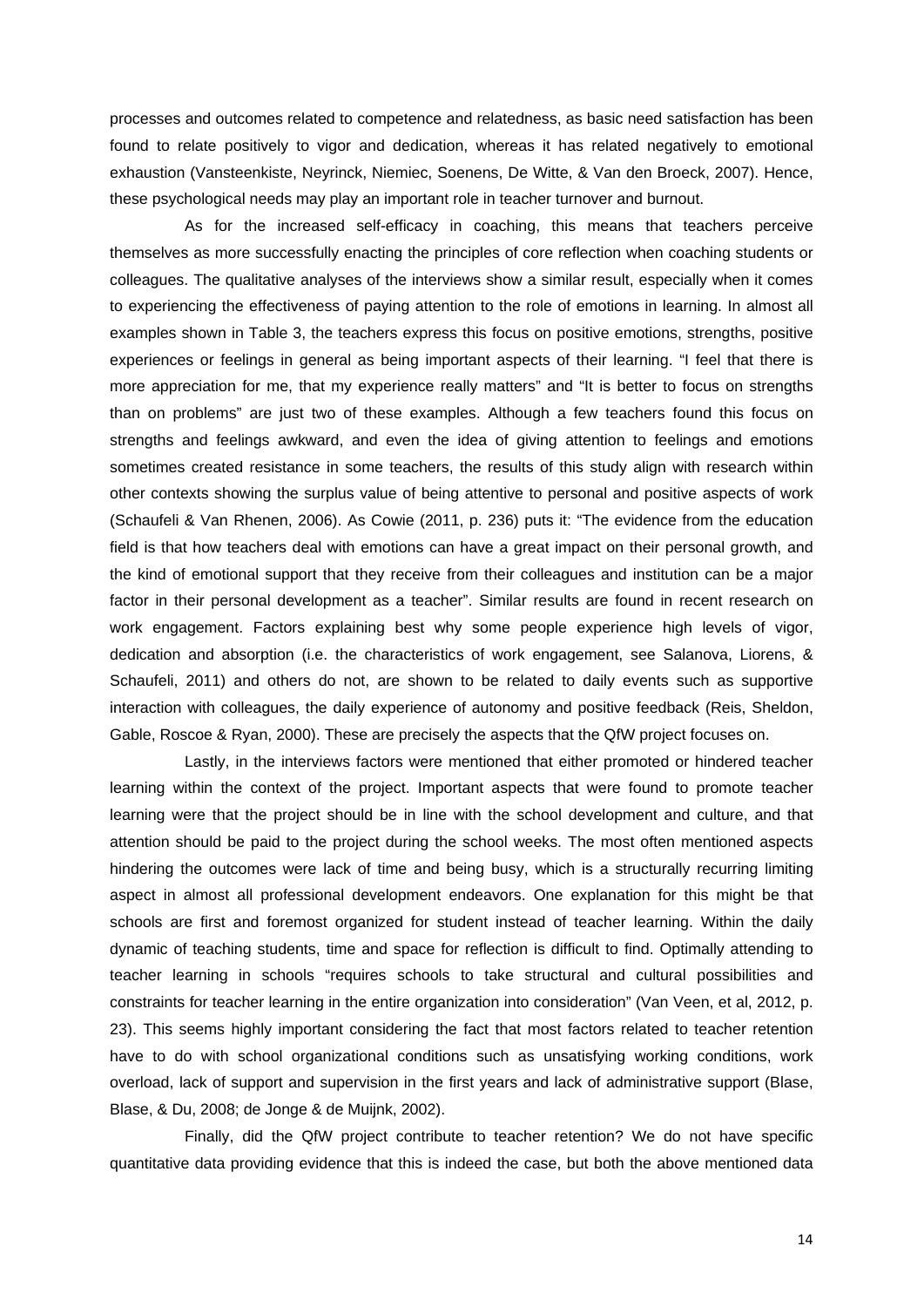from the questionnaires and the interviews showed increases in factors of which it is known that they correlate positively with job satisfaction and teacher retention and negatively with teacher burnout and loss of ideals. A few quotes from the interviews may further illustrate these positive effects:

- Eliciting inspiration for teaching and naming what goes well and identifying core qualities. […] That helps us get out of the negative spiral."
- "This is also important for team building. You get to know each other better, and that creates a better atmosphere."
- "Things go more smoothly in the team and with the children."
- "I became a better human being. I feel more valuable, more knowledgeable. I discovered that I can mean something to others, to children."
- "I developed more self-confidence. You grow as a person."
- "I can make a difference."

We have to realize, however, that these results were not acquired easily. The QfW approach is not a simple, straightforward, traditional approach to teacher development. It is a combination of various innovative perspectives and strategies (cf. section 3), and trainers need an in-depth training to prepare them for using this approach. The most salient aspect of the QfW approach is that it does not aim at a specific outcome in terms of teaching competencies, but starts from the existing potential in the participants and from their ideals. This may in itself represent an interesting and innovative view of teacher education, a view that is in contrast with most existing approaches in this field. Perhaps the time has come to realize that the problems of teacher turnover and teacher burnout cannot be solved by putting more emphasis on simple interventions aimed at the development of the 'right' teacher competencies. We believe that re-creating flow in teachers and schools is first and foremost a matter of taking people and institutions seriously, and starting from the potential that is already present. The QfW project shows that from this flow, many positive effects emerge, also in terms of competencies, and even in the students involved. This means that the main problem of educational change may not lie in influencing teachers and schools, but in changing the perspectives and beliefs of those responsible for choosing the aims of projects for professional development.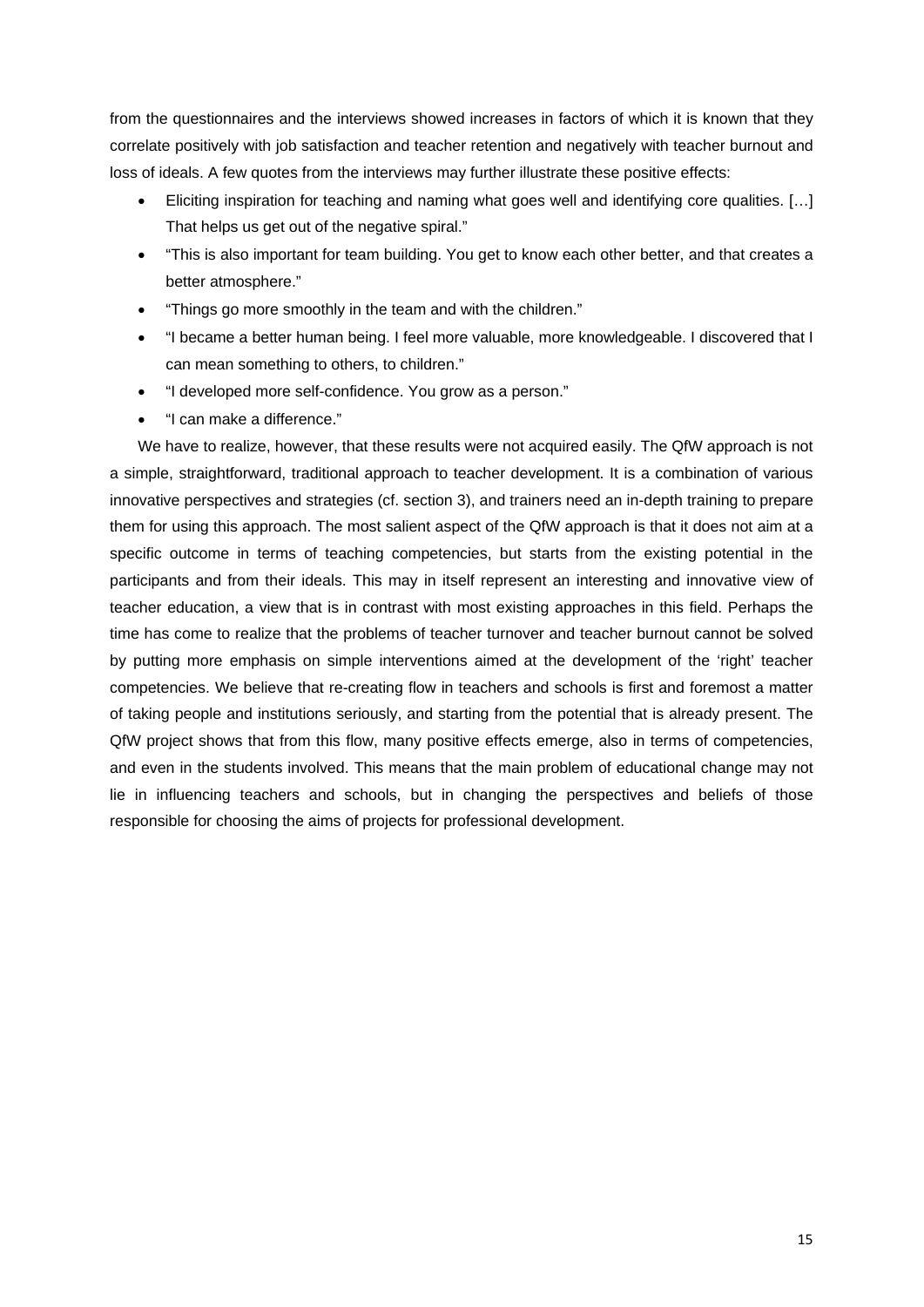#### **References**

- Attema-Noordewier, S., Korthagen, F., & Zwart, R. (2011). Promoting quality from within: A new perspective on professional development in schools. In M. Kooy & K. Van Veen (Eds), *Teacher learning that matters: International perspectives* (pp. 115-142). London/New York
- Baumeister, R.F., & Leary, M.R. (1995). The need to belong: Desire for interpersonal attachments as a fundamental human motivation. *Psychological Bulletin, 117*, 497-529. Routledge.
- Blase, J., Blase, J., & Du, F. (2008). The mistreated teacher: A national study. *Journal of Educational Administration, 46*(3), 263-301.
- Borman, G.D., & Dowling, N.M.(2008). Teacher attrition and retention: A meta-analytic and narrative review of the research. *Review of Educational Research,78*, 367-408.
- Chong, W.H., & Kong, C.A. (2012). Teacher Collaborative Learning and Teacher Self-Efficacy: The Case of Lesson Study. *The Journal of Experimental Education, 80*(3), 263-283.
- Cohen, L., Manion, L., & Morrison, K. (2010). *Research Methods in Education*. London, Routledge Falmer.
- Cowie, N. (2011). Emotions that experienced English as a Foreign Language (EFL) teachers feel about their students, their colleagues and their work, *Teaching and Teacher Education, 27,* 235- 242.

Csikszentmihalyi, M. (1990). *Flow: The psychology of optimal experience*. New York: Harper & Row.

- Clarke, D., & Hollingsworth, H. (2002). Elaborating a model of teacher professional growth. *Teaching and Teacher Education, 18*, 947-967.
- Deci, E. L., & Ryan, R. M. (2000). The "what" and "why" of goal pursuits: Human needs and the selfdetermination of behavior. *Psychological Inquiry, 11*(4), 227-268.
- Edelwich, J. & Brodsky, A. (1980). *Burn-out.* New York: Human Sciences Press.
- Elliot, J. (1991). *Action research for educational change.* Buckingham: Open University Press.
- Evelein, F.G. (2005). *Psychologische basisbehoeften van docenten in opleiding.* [Basic psychological needs of student teachers]. PhD Thesis. Utrecht: IVLOS.
- Fisher, M. H. (2011). Factors Influencing Stress, Burnout, and Retention of Secondary Teachers. *Current Issues in Education*, 14(1). Retrieved from http://cie.asu.edu/
- Fredrickson, B. L. (2002). Positive emotions. In: C.R. Snyder & S. J. Lopez (Eds.), *Handbook of positive psychology* (pp. 120- 134). Oxford, etc.: Oxford University Press.
- Freudenberger, H. J. & Richelson, G. (1980). *Burn-out.* Garden City: Archor Press.
- Fullan, M. (2001). *The New Meaning of Educational Change* (3rd ed.). New York/London: Teachers College Press/RoutledgeFalmer.
- Geving, A. M. (2007). Identifying the types of student and teacher behaviors associated with teacher stress. *Teaching and Teacher Education: An International Journal of Research and Studies, 23*(5),624-640.
- Helms-Lorentz, M., Slof, B., & van de Grift, W. (2012). First year effects of induction arrangements on beginning teachers' psychological processes. *European Journal of Psychology of Education,*  december 2012.
- Hodgins, H.S., Koestner, R., & Duncan, N. (1996). On the compatibility of autonomy and relatedness. *Personality and Social Psychology Bulletin, 22*(3), 227-237.
- Holmes, M. (1998). Change and tradition in education: The loss of community. In A. Hargreaves, A. Lieberman, M. Fullan, & D. Hopkins (Eds.), *International handbook of educational change* (pp. 558-575). Dordrecht/Boston/London: Kluwer.
- Ingersoll, R. & Perda, D., (2012). *How high is teacher turnover and is it a problem?* Philadelphia: Consortium for Policy Research in Education, University of Pennsylvania*.*
- Jonge, J.F.M. de, Muijnck, J.A. de (2002). *Waarom leraren de sector verlaten. Onderzoek naar de uitstroom uit het primair en voortgezet onderwijs*. Zoetermeer / Den Haag: EIM / SBO.
- Korthagen, F.A.J. (2004). In search of the essence of a good teacher: Towards a more holistic approach in teacher education. *Teaching and Teacher Education, 20*(1), 77-97.
- Korthagen, F.A.J. (2007). The gap between research and practice revisited. *Educational Research and Evaluation, 13*(3), 303-310.
- Korthagen, F.A.J., Kessels, J., Koster, B., Lagerwerf, B., & Wubbels, T. (2001). *Linking practice and theory: The pedagogy of realistic teacher education.* Mahwah, NJ: Lawrence Erlbaum Associates.
- Korthagen, F.A.J., Greene, W.L., & Kim, Y.M. (Eds.) (2013). *Teaching and Learning from Within. A Core Reflection Approach to Quality and Inspiration in Education*. London/New York: Routledge.

 Korthagen, F., Vasalos, A. (2008). *Quality from Within as the key to professional development.* Paper presented at the Annual Meeting of the American Educational Research Association, New York.

Maslach, C., Schaufeli, W.B., & Leiter, M.P. (2001). Job burn-out. In S.t. Fiske, D., Schacter, & C. Zahn-Waxler (Eds), *Annual Review of Psychology, 52*, 397-422.